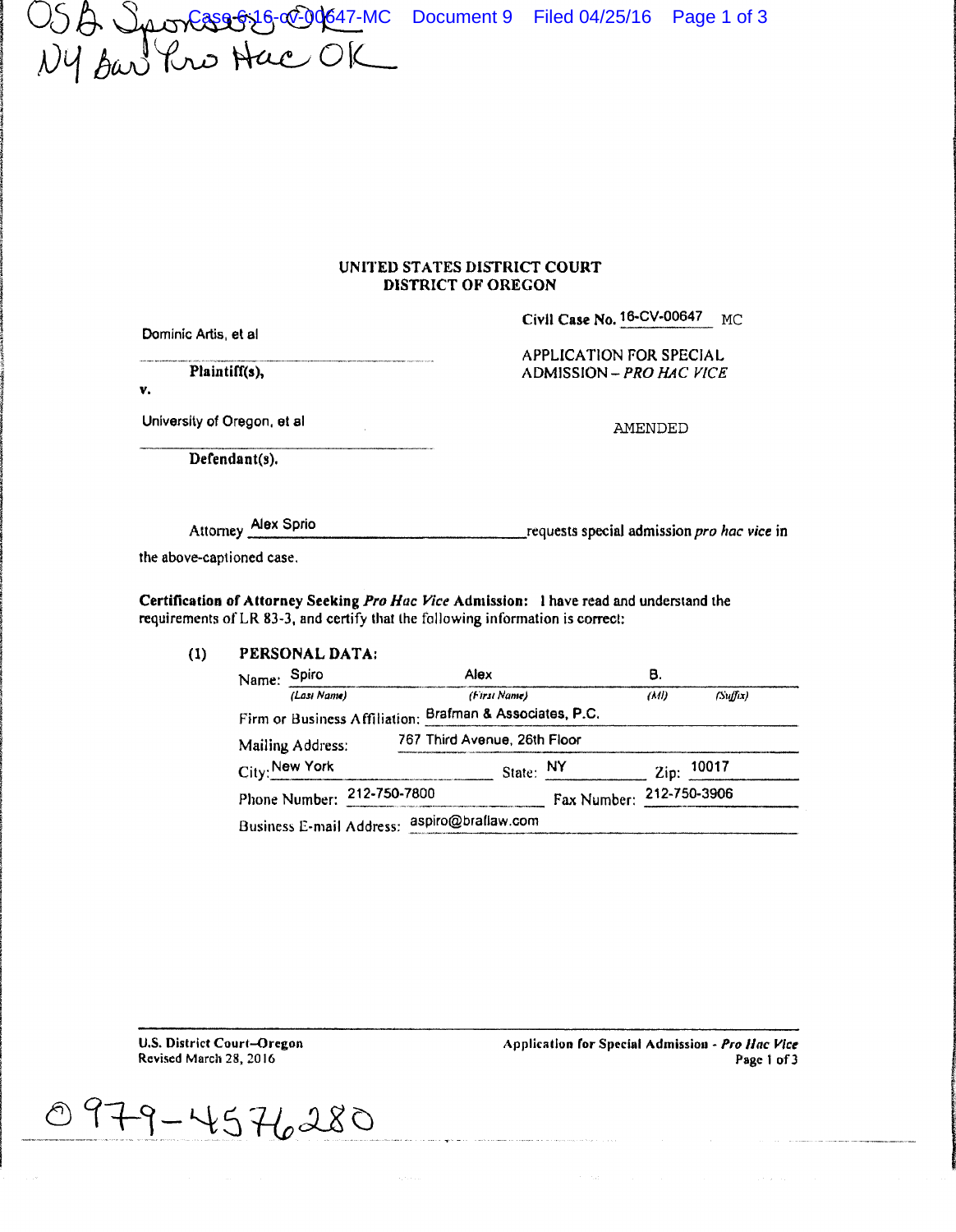### (2) BAR ADMISSIONS INFORMATION:

- (a) State bar admission(s), date(s) of admission, and bar JD number(s): New York Supreme Court, 2008 - Present, 4656542
- (b) Other federal court admission(s), dale(s) of admission, and bar ID numbcr(s): Southern District of New York, 2008 - Present

Eastem District of New York, 2008 - Present

#### (3) CERTIFICA TJON OF DISCIPLINARY ACTIONS:

- (a)  $\Box$  1 am not now, nor have I ever been subject to any disciplinary action by any state or federal bar association; or
- (b)  $\Box$  I am now or have been subject to disciplinary action from a state or federal bar association. (See attached letter of explanation.)

# (4) CERTIFICATION OF PROFESSIONAL LIABILITY INSURANCE:

Per LR 83-3(a)(3), I have professional liability insurance, or financial responsibility equivalent to liability insurance, that meets the insurance requirements of the Oregon State Bar for attorneys practicing in this District, and that will apply and remain in force for the duration of the case, including any appeal proceedings.

# (5) REPRESENTATION STATEMENT:

I am representing the following pa11y(s) in this case:

Dominic Artis and Damyean Dotson

U.S. District Court-Oregon Revised Morch 28, 2016